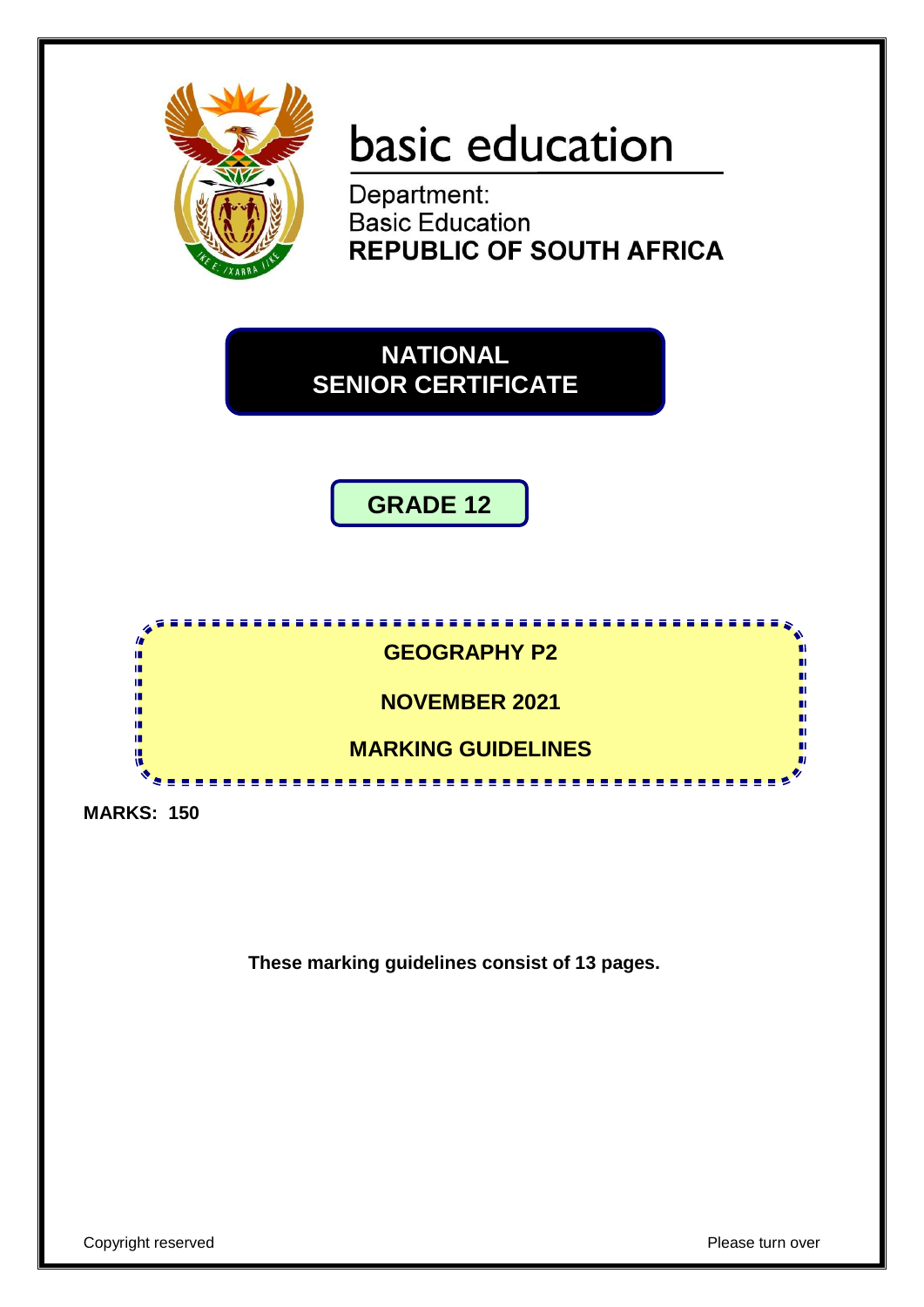# **SECTION A**

## **QUESTION 1: RURAL AND URBAN SETTLEMENTS**

| $1.1$ | 1.1.1 | C(1)                   |                      |
|-------|-------|------------------------|----------------------|
|       | 1.1.2 | A(1)                   |                      |
|       | 1.1.3 | D(1)                   |                      |
|       | 1.1.4 | C(1)                   |                      |
|       | 1.1.5 | B(1)                   |                      |
|       | 1.1.6 | A(1)                   |                      |
|       | 1.1.7 | B(1)                   |                      |
|       | 1.1.8 | C(1)                   | $(8 \times 1)$ $(8)$ |
| $1.2$ | 1.2.1 | Isolated farmstead (1) |                      |
|       | 1.2.2 | Conurbation (1)        |                      |
|       | 1.2.3 | Hamlet (1)             |                      |
|       | 1.2.4 | Metropolis (1)         |                      |
|       | 1.2.5 | City(1)                |                      |
|       | 1.2.6 | Town $(1)$             |                      |
|       | 1.2.7 | Megalopolis (1)        | $(7 \times 1) (7)$   |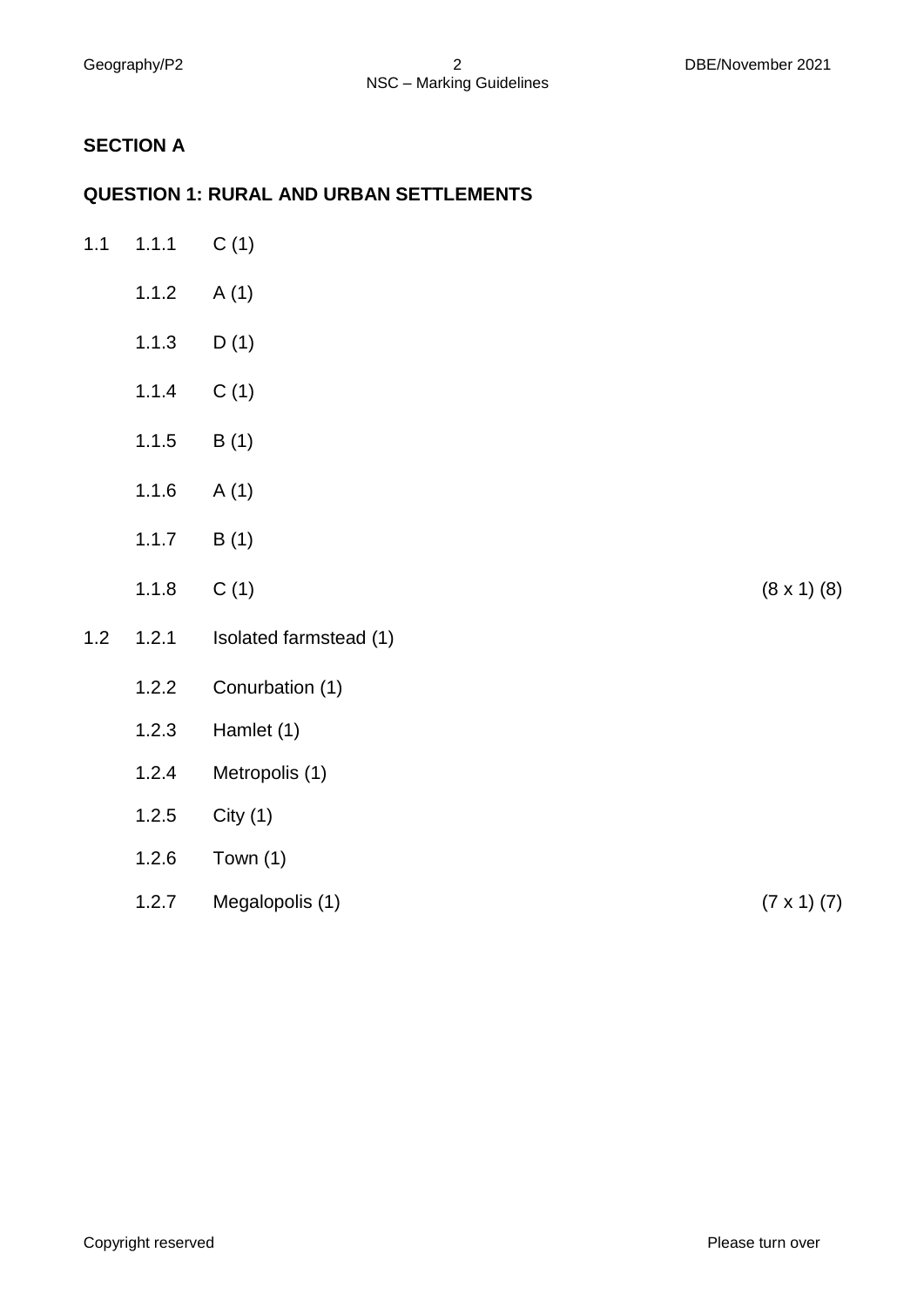| 1.3<br>1.3.1<br>STATE IN AN<br><b>ENVIRONMENT</b><br><b>FACTOR</b>                                                         | Natural hazards(disasters)/droughts/floods/veld fires (1)<br>Soil erosion/infertile soil/land degradation/desertification (1)<br>Erratic weather patterns/unreliable rainfall (1)<br>Crop and livestock diseases/parasites and pests (1)<br>[ANY ONE]                                                                                                                                                                                                                     | $(1 \times 1)$ (1) |
|----------------------------------------------------------------------------------------------------------------------------|---------------------------------------------------------------------------------------------------------------------------------------------------------------------------------------------------------------------------------------------------------------------------------------------------------------------------------------------------------------------------------------------------------------------------------------------------------------------------|--------------------|
| 1.3.2<br>HOW DOES<br><b>RURAL</b><br><b>MIGRATION</b><br>RESULT IN<br><b>RURAL</b><br>DEPOP?                               | It decreases the number of people in the rural areas (2)<br>People leaving the rural areas increases rural depopulation (2)<br>[ANY ONE]                                                                                                                                                                                                                                                                                                                                  | $(1 \times 2)$ (2) |
| 1.3.3<br><b>NEGATIVE</b><br><b>ECONOMIC</b><br><b>IMPACT OF</b><br>RURAL-<br><b>URBAN</b><br><b>MIGRATION</b><br>ON SETT A | Fewer customers (2)<br>Decrease in spending power (2)<br>Businesses close down/ Ghost towns (2)<br>Reduction of working hours (2)<br>Fewer job opportunities (2)<br>Less money for provision/maintenance of services (accept examples) (2)<br>Decrease in investment (2)<br>Decreased labour supply (2)<br>Leads to a decline in production (2)<br>Decrease in value of property (2)<br>Shortage of skills (2)<br>Farmland left unattended/ uneconomical (2)<br>[ANY TWO] | $(2 \times 2)$ (4) |

1.3.4 PARAGRAPH They do not have the necessary documentation required to be registered as an employee therefore cannot afford basic services (can give examples) (2)

They are not qualified/Do not have the skills required for the jobs available in urban areas which results in an increase in poverty levels (2)

Limited employment opportunities available in urban area and as such are forced to live in informal settlements (2)

Rural migrants do not have money for transportation to look for jobs and will not be able to buy basic foods (2)

Lack of education (lack of schooling) results in limited access to health services (2)

Lack of experience which results in an increase in poverty levels (2)

**[ANY FOUR. CANDIDATES MUST REFER TO BOTH DIFFICULTY IN FINDING EMPLOYMENT AND HOW IT IMPACTS ON THE QUALITY OF LIFE]** (4 x 2) (8)

**EXPLAIN WHY** RURAL MIGRANTS EXPERIENCE DIFFICULTY IN FINDING<br>EMPLOYMENT<br>AND IMPACT THEREOF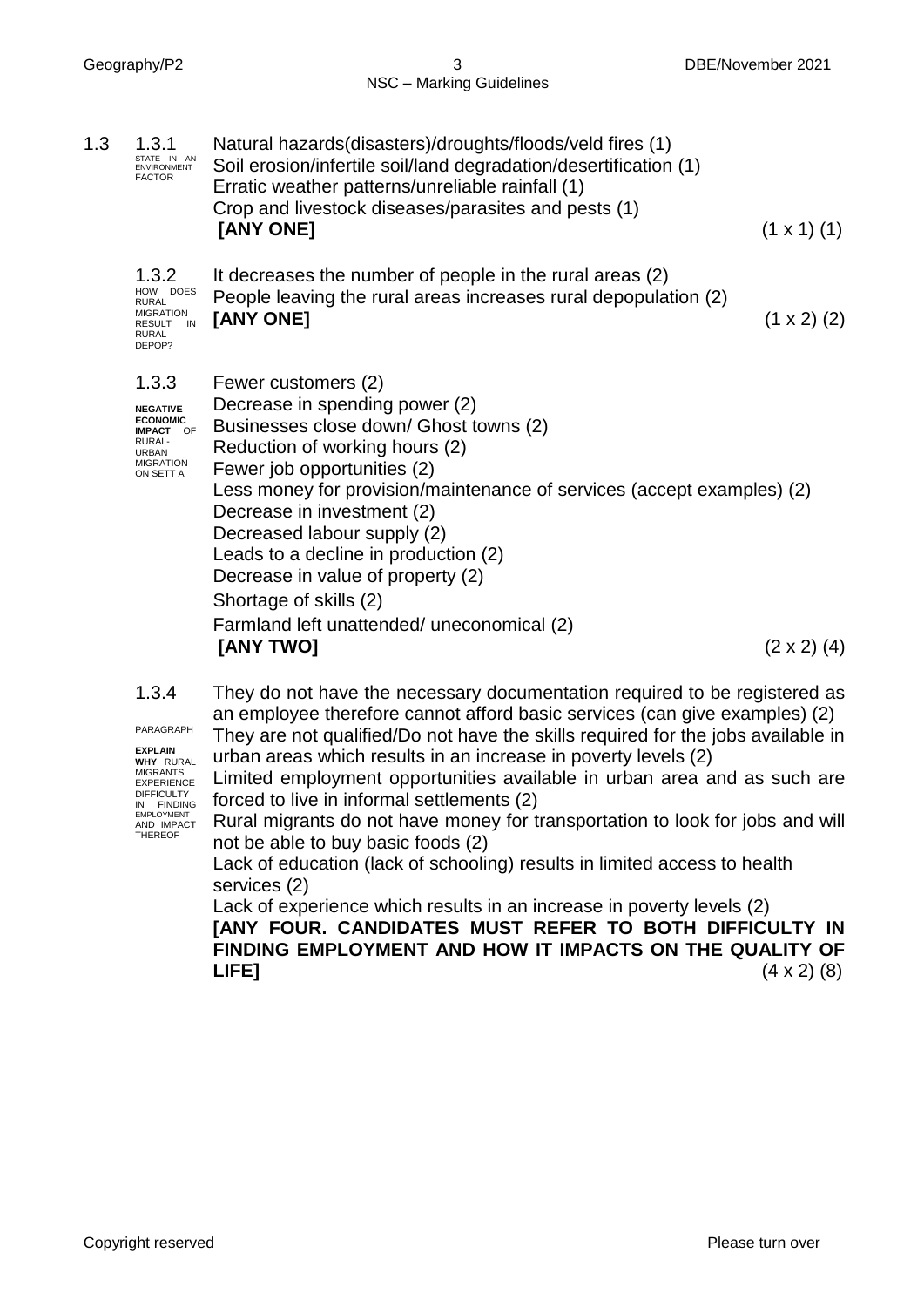Geography/P2 4 DBE/November 2021

| 1.4 | 1.4.1                                                                                                                        | <b>CBD (Central Business District) (1)</b>                                                                                                                                                                                                                                                                                                                                                                                                                                                                       | $(1 \times 1)$ (1) |
|-----|------------------------------------------------------------------------------------------------------------------------------|------------------------------------------------------------------------------------------------------------------------------------------------------------------------------------------------------------------------------------------------------------------------------------------------------------------------------------------------------------------------------------------------------------------------------------------------------------------------------------------------------------------|--------------------|
|     | 1.4.2<br>HOW WOULD<br><b>DECREASING</b><br><b>ACCESSIBILITY</b><br><b>NEGATIVE</b><br><b>IMPACT</b><br><b>COMMUTER</b><br>S? | Traffic delays/traffic congestion (2)<br>Time wasted/not on time (2)<br>Loss of jobs/loss of income (2)<br>Increase in stress levels/ road rage (2)<br>High fuel costs/ increase cost of transport/ increase cost of parking (2)<br>Lack of parking/commuters walk to work (2)<br>Increase in accidents (2)<br>More fines due to not obeying the traffic rules (2)<br>High vehicle maintenance costs (2)<br>[ANY ONE]                                                                                            | $(1 \times 2)$ (2) |
|     | 1.4.3<br>GIVE<br>TWO                                                                                                         | CBD/A is expanding into the transition zone in some areas/invasion and                                                                                                                                                                                                                                                                                                                                                                                                                                           |                    |
|     | <b>REASONS</b><br><b>FOR</b><br><b>IRREGULAR</b><br>SHAPE OF <b>B</b>                                                        | succession (2)<br>Irregular expansion of the residential zone into the transition zone (2)                                                                                                                                                                                                                                                                                                                                                                                                                       |                    |
|     |                                                                                                                              | $CBD/A$ is irregular in shape $(2)$<br>The residential area is irregular in shape (2)<br>[ANY TWO]                                                                                                                                                                                                                                                                                                                                                                                                               | $(2 \times 2)$ (4) |
|     | 1.4.4<br>ARE<br>WHY<br><b>BUILDINGS IN A</b><br>DILAPIDATED<br>STATE?                                                        | Buildings abandoned (2)<br>No maintenance/landlords/tenants neglect buildings (2)<br>Low rentals result in limited capital to maintain buildings (2)<br>Buildings are vandalised/graffiti on walls (2)<br>Homeless people move into abandoned buildings (2)<br>Low owner occupancy (2)<br>Illegal occupation of buildings (2)<br>Changing functions of buildings (2)<br>Lack of service delivery by municipalities (2)<br>Social ills commonly occur (2)<br>Overcrowding in rental units (2)<br><b>[ANY TWO]</b> | $(2 \times 2)$ (4) |
|     | 1.4.5<br>WHY<br>WILL<br>NEW HIGH-<br><b>INCOME DEV</b><br>BE<br>ATTRACTED<br>TO C?                                           | Open space (2)<br>Presence of greenbelt/aesthetic appeal (2)<br>Peace and tranquility (2)<br>Accessibility to A / existing infrastructure (2)<br>Less pollution (2)<br>Cheaper land (2)<br>More security/less crime (2)<br>Less traffic congestion (2)<br>[ANY TWO]                                                                                                                                                                                                                                              | $(2 \times 2)$ (4) |
|     |                                                                                                                              |                                                                                                                                                                                                                                                                                                                                                                                                                                                                                                                  |                    |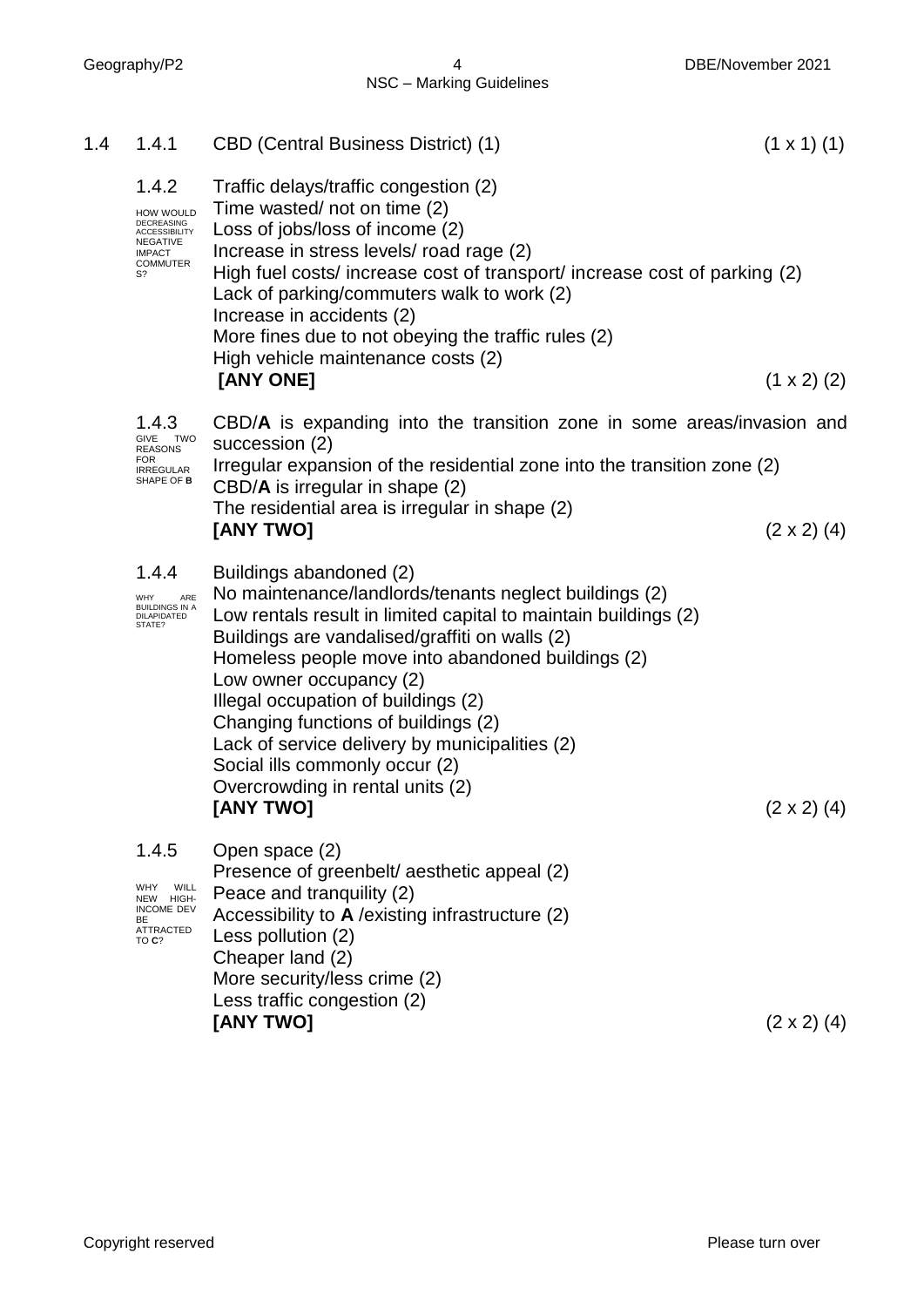| 1.5 | 1.5.1                                                                                                                                                                                   | $5$ million $(1)$<br>$(1 \times 1)$ (1)                                                                                                                                                                                                                                                                                                                                                                                                                                                                                                                                                                                                                                                                                                                                                                                                  |
|-----|-----------------------------------------------------------------------------------------------------------------------------------------------------------------------------------------|------------------------------------------------------------------------------------------------------------------------------------------------------------------------------------------------------------------------------------------------------------------------------------------------------------------------------------------------------------------------------------------------------------------------------------------------------------------------------------------------------------------------------------------------------------------------------------------------------------------------------------------------------------------------------------------------------------------------------------------------------------------------------------------------------------------------------------------|
|     | 1.5.2<br>STATE TWO<br>ADVANTAGE<br><b>OF</b><br><b>BACKYARD</b><br><b>SHACKS</b>                                                                                                        | Access to electricity (1)<br>Access to flush toilets (1)<br>Low occupancy/ one person only (1)<br>[ANY TWO]<br>$(2 \times 1)$ (2)                                                                                                                                                                                                                                                                                                                                                                                                                                                                                                                                                                                                                                                                                                        |
|     | 1.5.3<br><b>WHY</b><br>DO<br>PEOPLE<br><b>CHOOSE</b><br><b>INFORMAL</b><br><b>SETTLEMEN</b><br>TS<br>OVER<br><b>BACKYARDS</b><br>?                                                      | Cheaper to live in informal settlements/ Lower rental cost (2)<br>Less restrictions in the informal settlements (2)<br>Access to illegal connections (2)<br>Easier to get on low cost housing lists (2)<br>Access to more informal economic activities (2)<br>Potential to extend your shack (2)<br><b>JANY ONE- MAY ANSWER FROM THE PERSPECTIVE OF</b><br><b>THE</b><br><b>BACKYARD SHACK]</b><br>$(1 \times 2)$<br>(2)                                                                                                                                                                                                                                                                                                                                                                                                                 |
|     | 1.5.4<br><b>BUILDING</b><br><b>MATERIALS</b><br>VULNERABILIT<br>Y TO WEATHER<br><b>CONDITIONS</b>                                                                                       | Poor quality building materials provide limited protection (accept examples)<br>(2)<br>$(1 \times 2)$ (2)                                                                                                                                                                                                                                                                                                                                                                                                                                                                                                                                                                                                                                                                                                                                |
|     | 1.5.5<br><b>IDENTIFY</b><br>AND<br><b>EXPLAIN</b><br>ONE SOCIAL<br><b>ISSUE THAT</b><br><b>DEVELOPS</b><br>WITH<br>THE<br><b>GROWTH OF</b><br><b>INFORMAL</b><br><b>SETTLEMEN</b><br>TS | Limited access to basic services (accept examples) (2) due to greater<br>demand $(2)$<br>Increase in health problems (accept examples) (2) due to high levels of<br>pollution (2)/due to overcrowding (2)<br>Limited access to education/health services (2) due to a large<br>$\bullet$<br>concentration of people (2)<br>Increase in crime (2) due to increased levels of unemployment (2)<br>Decrease in aesthetic appeal (2) due to lack of planning/conditions of<br>informal settlements (2)<br>Increased food insecurity (2) due lack of income (2)<br>Overcrowding (2) due to lack of space for settlement/planning (2)<br>Increase in poverty (2) due to high rate of unemployment (2)<br>Children not in school (2) due to lack of schools/poor parenting (2)<br>Drug/alcohol abuse (2) due to despair or gang's influence (2) |

- Violence on people (2) due to areas not being lit up at night (2)
- Social ills (2) due to lack of income or jobs (2)

## **[ANY ONE]** (2 + 2) (4)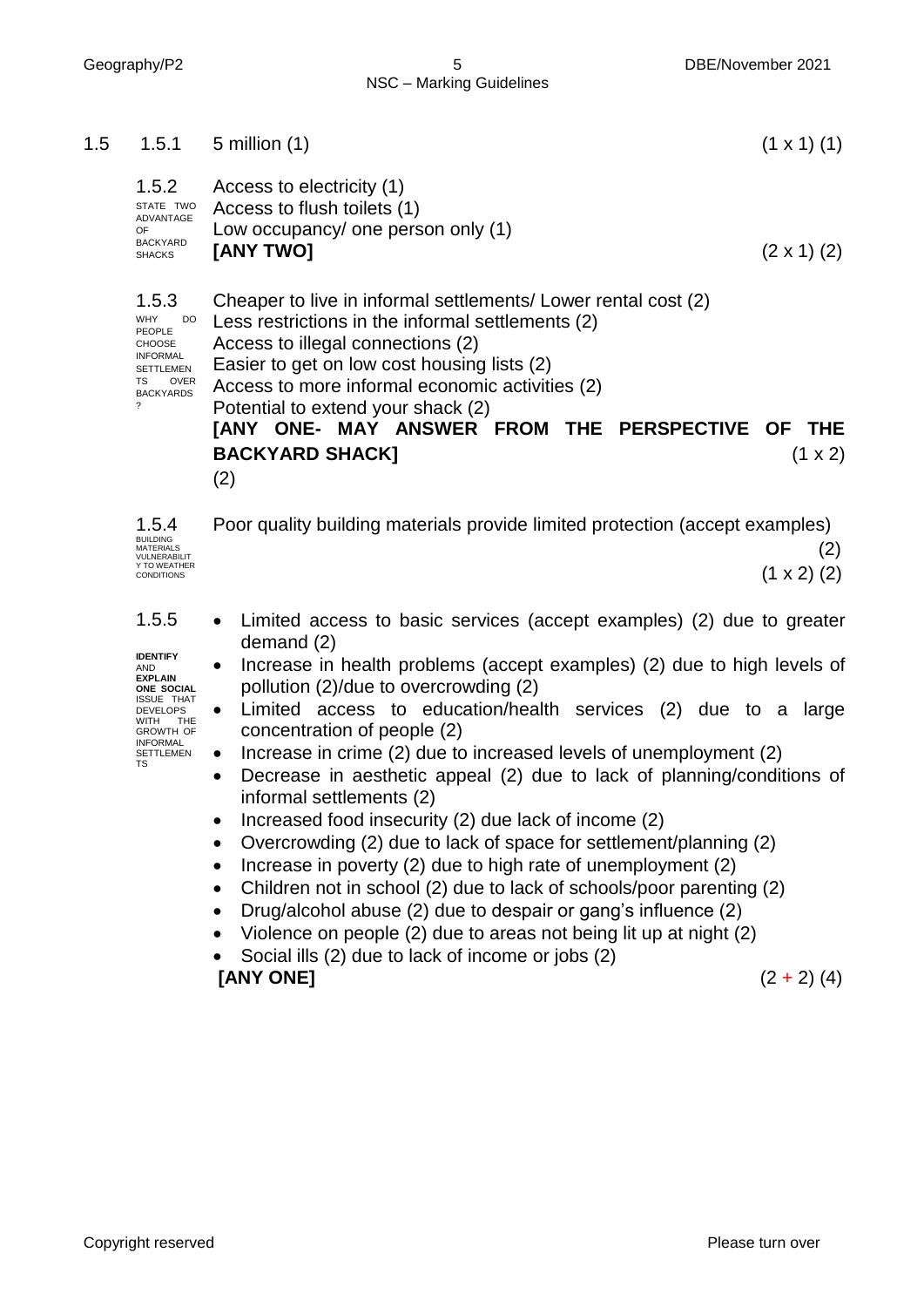1.5.6 HOW CAN MUNICIPALITIE REDUCE CHALLENGE OF GROWTH OF INFORMAL SETTLEMENTS Provide access to basic services (accept examples) (2) Legal ownership of the land (2) Self-help schemes involving communities / Provide building material (2) Employment opportunities/ informal sector jobs (2) Upskilling of people (2) Build houses on available land relocating people to these areas (2) Emergency facilities provided (accept examples) (2) Monitoring and policing to improve safety and security (2) Proper planning /Rezoning (2) Improve infrastructure (accept examples) (2) Community consultation/advisory committees to agree on policies (2) Provision of recreational facilities (accept examples) (2) Awareness programmes (accept examples) (2) **[ANY TWO]** (2 x 2) (4) **[60]**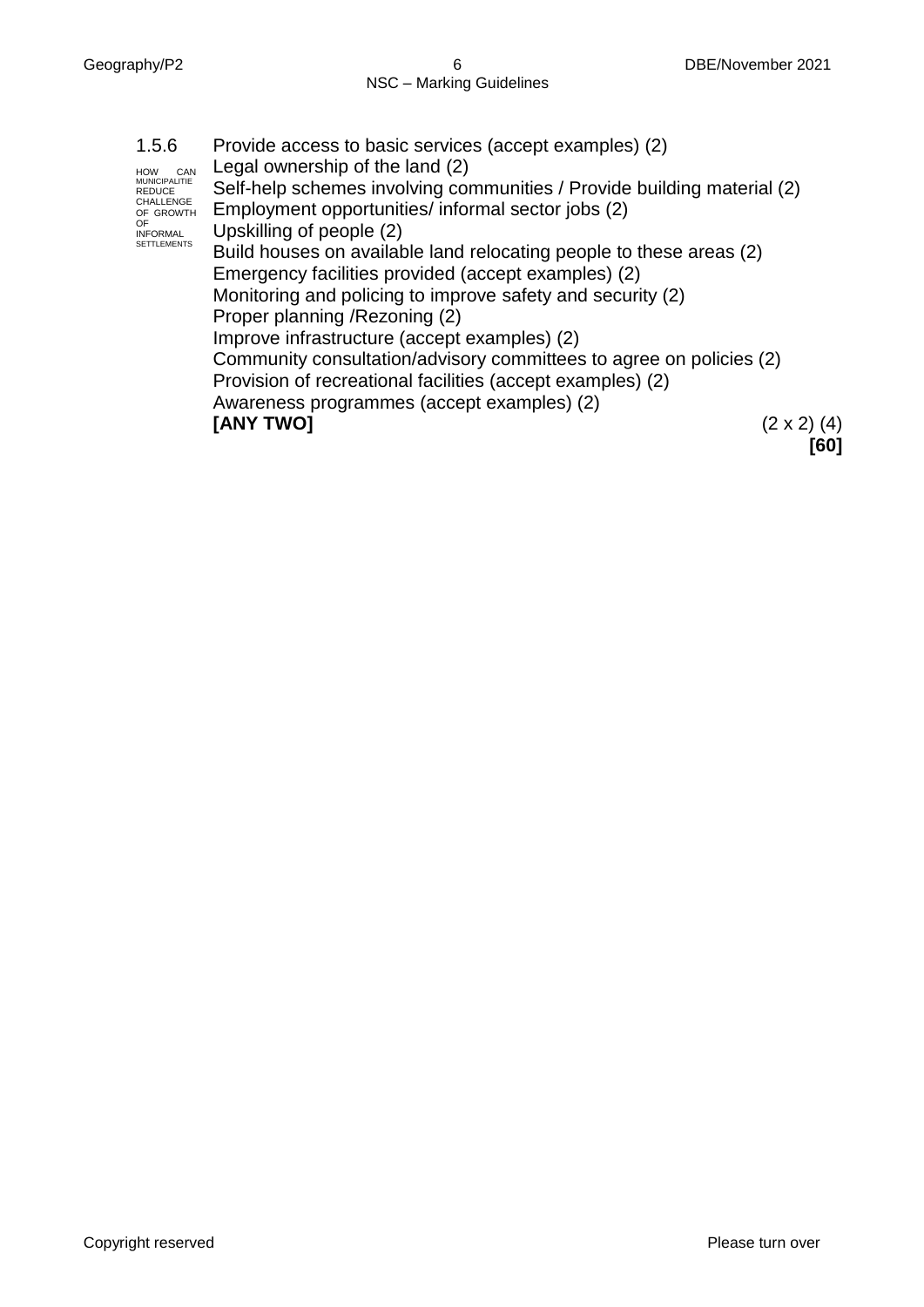# **QUESTION 2: ECONOMIC GEOGRAPHY OF SOUTH AFRICA**

| 2.1 | 2.1.1 | A(1) |                      |
|-----|-------|------|----------------------|
|     | 2.1.2 | A(1) |                      |
|     | 2.1.3 | B(1) |                      |
|     | 2.1.4 | B(1) |                      |
|     | 2.1.5 | A(1) |                      |
|     | 2.1.6 | B(1) |                      |
|     | 2.1.7 | B(1) | $(7 \times 1) (7)$   |
| 2.2 | 2.2.1 | A(1) |                      |
|     | 2.2.2 | C(1) |                      |
|     | 2.2.3 | B(1) |                      |
|     | 2.2.4 | D(1) |                      |
|     | 2.2.5 | B(1) |                      |
|     | 2.2.6 | C(1) |                      |
|     | 2.2.7 | C(1) |                      |
|     | 2.2.8 | B(1) | $(8 \times 1)$ $(8)$ |
|     |       |      |                      |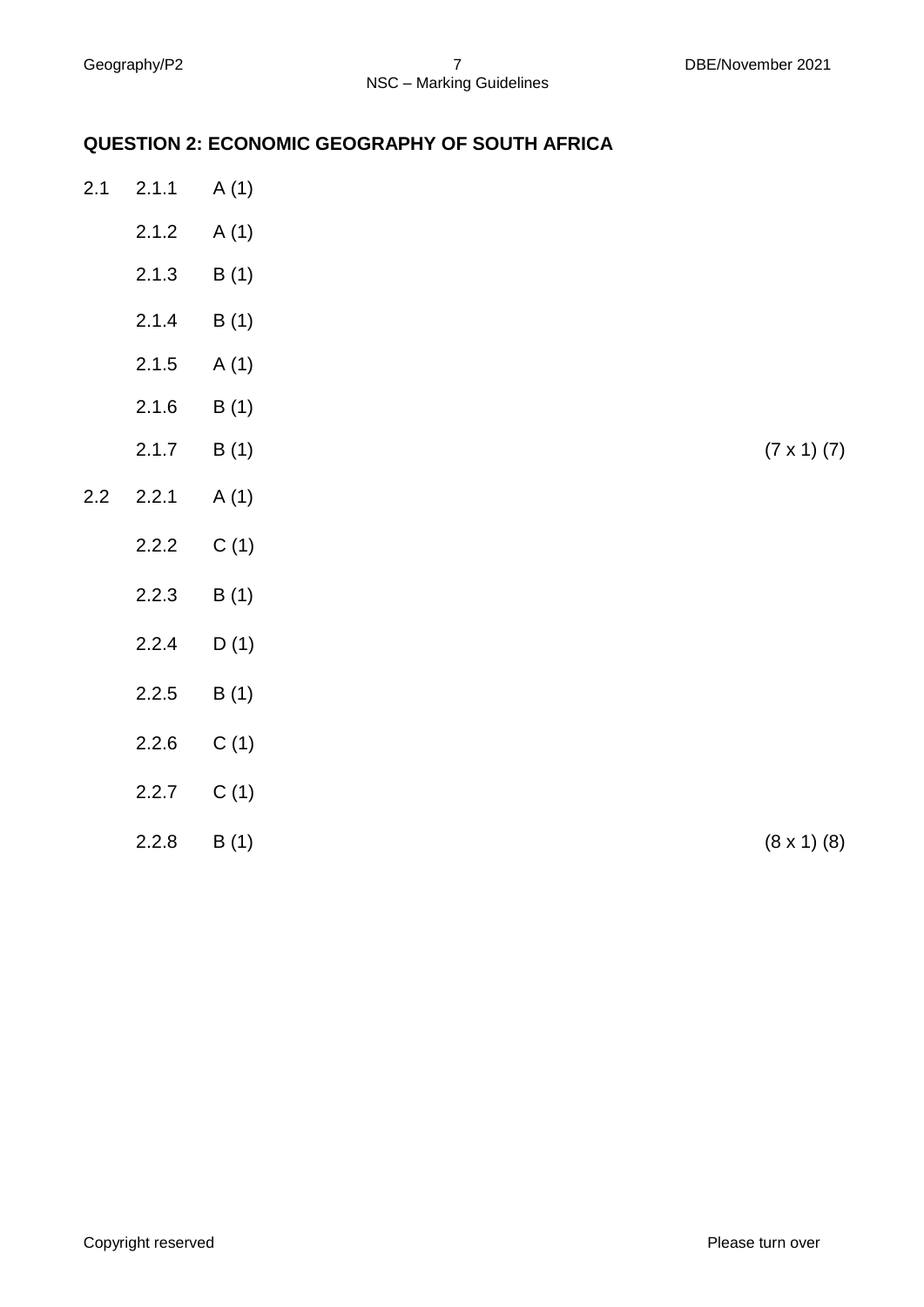2.3.3 HOW DOES LOCATION OF COAL MINES INCREASE EXPORT COSTS Coal mines are located inland/far from the harbour (2) High transport costs due to greater distances to harbour (for export) (2) **[ANY ONE]** (1 x 2) (2) 2.3.4 QUOTE<br>REASONS  $FOR$ **BLEAK** FUTURE FOR COAL MINES 'Decline in investments' (2) 'Disinvestment' (2) 'Giant coal mining companies have sold or are in the process of selling their operations' (2) 'Environmental lobbying groups' (2) 'Moving towards renewable energy' (2) 'High transport costs' (2) 'Altered customer base' (2) 'Hostile funding environment'(2) **[ANY TWO]** (2 x 2) (4) 2.3.5 **EXPLAIN**<br>HOW THE **HOW** THE DECREASE OF MINING<br>COAL HAS A<br>**NEGATIVE** (Increased) loss of employment opportunities due to decreased production (2) (Increased) loss of revenue due to unemployment (2) Less contribution due to a reduction in tax collection (2) 2.3. 2.3.1 R2 billion (1) (1 x 1) (1) 2.3.2 2016 - 2018 (2) (1 x 2) (2)

**ECONOMIC IMPACT** ON MPUMALANGA Reduced foreign exchange due to decreased investments (2) Limited development of infrastructure due to decrease in production (2) Closure of industries/business linked to coal mining (accept examples) (2) Smaller local market for goods due to increased unemployment (2)

Spending power of workers decreases which results in economic sectors being negatively affected (2) Increased cost of electricity due to less coal available for generation of

power (2)

Operational costs of industries will increase (2)

**[ANY THREE- CANDIDATES MUST QUALIFY RESPONSE]** (3 x 2) (6)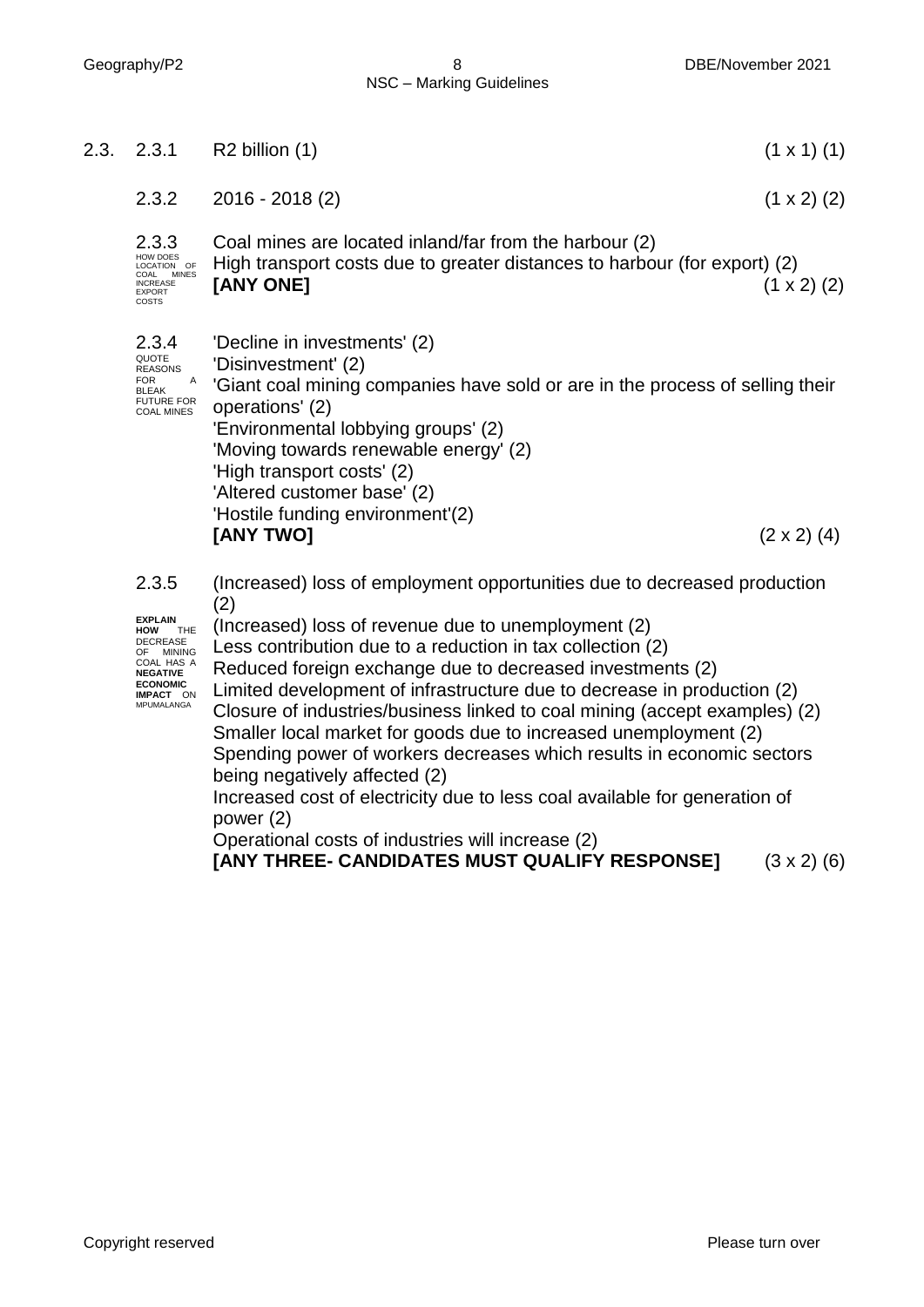| 2.4 | 2.4.1                                                                                                              | $15\%$ (1)                                                                                                                                                                                                                                                                                                                                                | $(1 \times 1)$ (1) |
|-----|--------------------------------------------------------------------------------------------------------------------|-----------------------------------------------------------------------------------------------------------------------------------------------------------------------------------------------------------------------------------------------------------------------------------------------------------------------------------------------------------|--------------------|
|     | 2.4.2<br>STATE TWO<br>MODES OF<br>TRANSPORT<br><b>THAT</b><br><b>ATTRACT</b><br><b>FOREIGN</b><br><b>INVESTORS</b> | Sea $(1)$<br>Air (1)<br>Land $(1)$<br>(Accept examples)<br>[ANY TWO]                                                                                                                                                                                                                                                                                      | $(2 \times 1)$ (2) |
|     | 2.4.3<br>WHY DOES<br>CAPE<br>SW<br><b>FAVOUR</b><br>DEVELOPMENT<br>OF<br>LIGHT<br>INDISTRIES?                      | (a) Raw materials (accept examples) are available (2)<br>Large skilled and unskilled labour supply (2)<br>Sufficient water supply (2)<br>Specialised transport/infrastructure (for perishable products) (2)<br>Large market (2)<br>Require less space (2)<br>Electricity is available (2)<br>Suitable climate to grow a variety of crops (2)<br>[ANY TWO] | $(2 \times 2)$ (4) |
|     | GIVE<br><b>TWO</b><br><b>FACTORS</b><br>THAT LIMIT<br>OF<br>DEV<br><b>HEAVY</b><br><b>INDUSTRIES</b><br>IN SW CAPE | (b) Lack of /Distance from mineral raw materials (2)<br>Electricity is more expensive (2)<br>No coal for power resources (2)<br>Higher transport costs (2)<br>Unreliable water supply (2)<br>Transport infrastructure not adequate (2)<br>Limited space for development (2)<br>[ ANY TWO]                                                                 | $(2 \times 2)$ (4) |
|     | 2.4.4<br><b>EXPLAIN</b><br>HOW WC SDI<br><b>INCREASES</b><br><b>ACCESS</b>                                         | West coast SDI links the South-western Cape core industrial region to<br>Saldanha Bay (harbour) which favours exporting (2)<br>The deep water harbour will allow for the international exportation of larger                                                                                                                                              |                    |

FOR SW CAPE TO INTERNATION MARKETS The deep water harbour will allow for the international exportation of larger cargo (2)

N7 to Namibia allows for international export by road (2) **[ANY TWO]** (2 x 2) (4)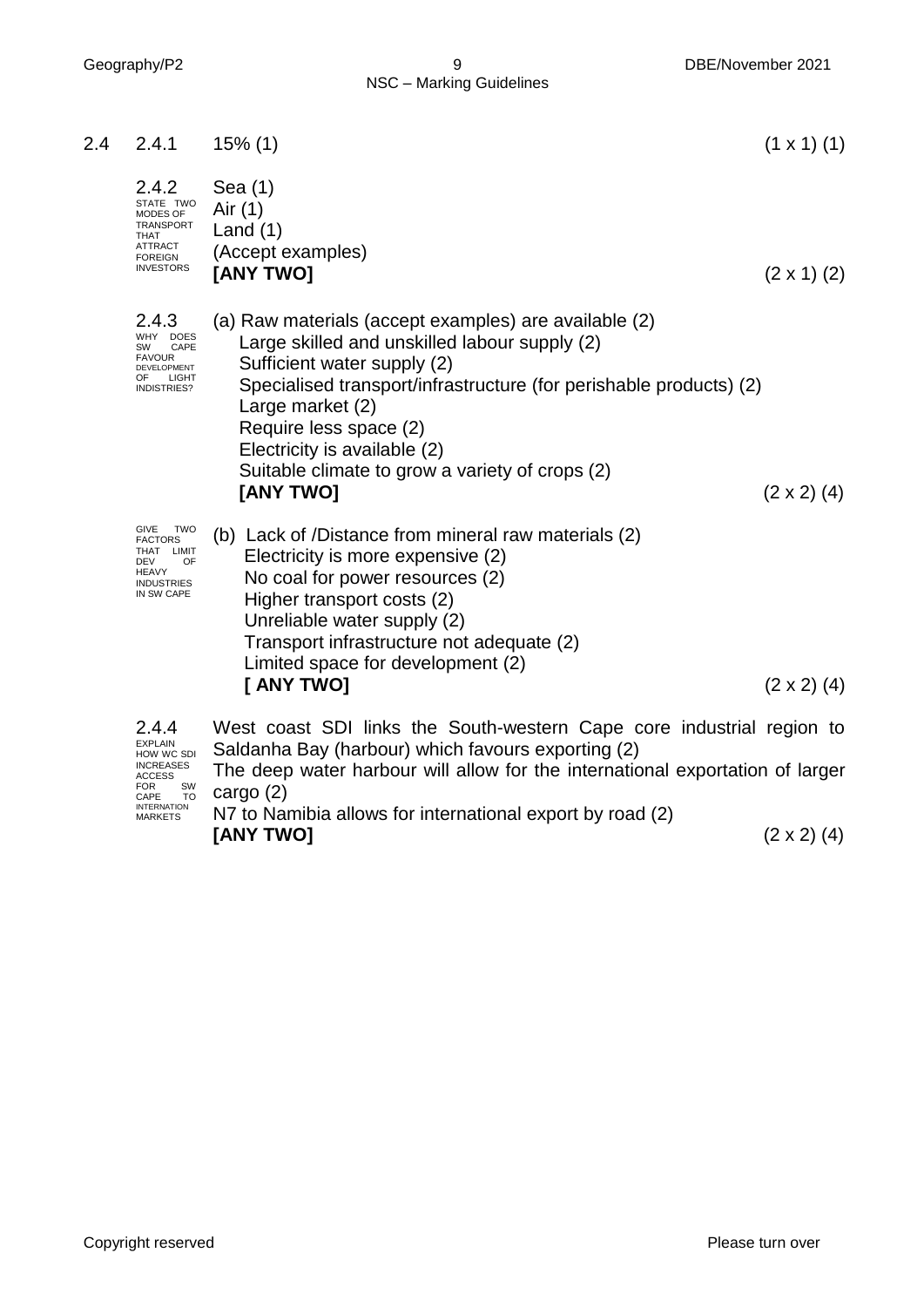#### Geography/P2 10 DBE/November 2021 NSC – Marking Guidelines

| 2.5 | 2.5.1                                                                                                                                                                                                           | Businesses that are not registered (and do not pay income taxes) (2)<br>[CONCEPT]                                                                                                                                                                                                                                                                                                                                                                                                                                                                                                                                                                                                  | $(1 \times 2)$ (2)            |
|-----|-----------------------------------------------------------------------------------------------------------------------------------------------------------------------------------------------------------------|------------------------------------------------------------------------------------------------------------------------------------------------------------------------------------------------------------------------------------------------------------------------------------------------------------------------------------------------------------------------------------------------------------------------------------------------------------------------------------------------------------------------------------------------------------------------------------------------------------------------------------------------------------------------------------|-------------------------------|
|     | 2.5.2<br><b>GIVE AN</b><br><b>EXAMPLE OF</b><br>AN<br><b>INFORMAL</b><br><b>ACTIVITY</b>                                                                                                                        | Food $(1)$<br>Flea markets (1)<br>Street vendors (1)<br>Laundromats (1)<br>[ANY ONE]                                                                                                                                                                                                                                                                                                                                                                                                                                                                                                                                                                                               | $(1 \times 1)$ (1)            |
|     | 2.5.3<br>WHY IS THE<br><b>INFORMAL</b><br><b>SECTOR</b><br>CONSIDERED<br>PART OF<br><b>SHADOW</b><br><b>ECONOMY</b>                                                                                             | 'Prone to be overlooked' (2)<br>'Ill-considered during policy formulation' (2)<br>'Disregarded in business strategies' (2)<br>'Easily associated with corrupt activities' (2)<br>[ANY TWO]                                                                                                                                                                                                                                                                                                                                                                                                                                                                                         | $(2 \times 2)$ (4)            |
|     | 2.5.4<br>PARAGRAPH<br><b>SUGGEST</b><br><b>SUSTAINABLE</b><br><b>STRATEGIES</b><br><b>GOV AND</b><br><b>BUS COULD</b><br><b>IMPLEMENT</b><br><b>TO</b><br><b>STRENGTHEN</b><br><b>INFORMAL</b><br><b>SECTOR</b> | Access to funding from banks (2)<br>buildings/more floor space/ infrastructure available<br>Provide<br>examples)<br>Upliftment of skills/learnership/mentorship programmes (2)<br>Partnerships between private sector and informal sector (2)<br>Provide informal sector with more security (2)<br>Provide access to basic services (accept examples) (2)<br>Create more hygienic conditions (2)<br>Generate more incentives/tenders for informal sector (2)<br>Provide financial support/grants (2)<br>Provide access to legal aid (2)<br>Link them with private business for access to products (2)<br>Local Government amend bylaws and policies/permits to regulate the sector | (accept)<br>(2)<br>(2)        |
|     |                                                                                                                                                                                                                 | [ANY FOUR]                                                                                                                                                                                                                                                                                                                                                                                                                                                                                                                                                                                                                                                                         | (8)<br>$(4 \times 2)$<br>[60] |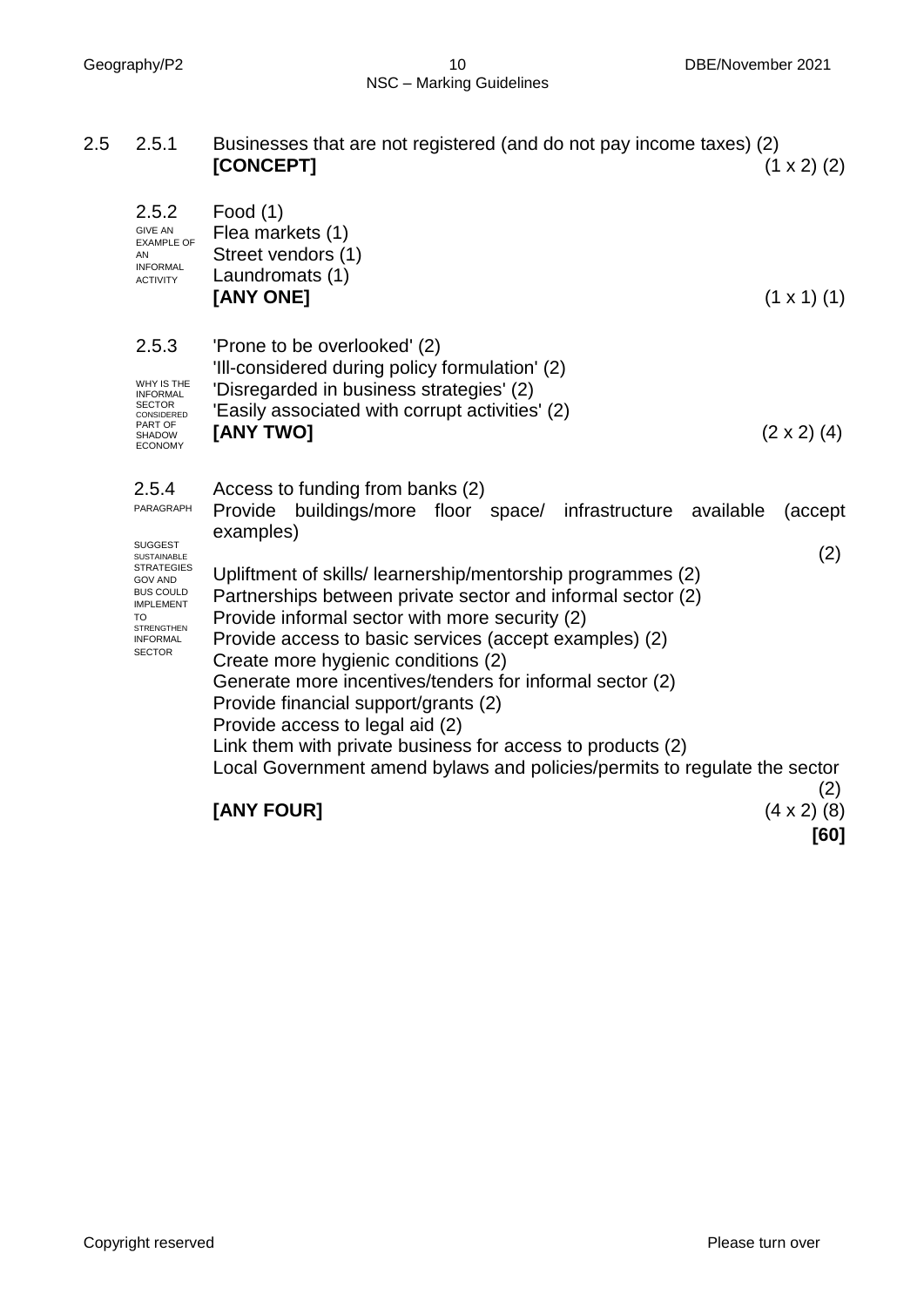#### **SECTION B**

## **QUESTION 3: GEOGRAPHICAL SKILLS AND TECHNIQUES**

# 3.1

| 3.1.1 | B(1)                                                                    | $(1 \times 1)$ (1)                                                  |
|-------|-------------------------------------------------------------------------|---------------------------------------------------------------------|
| 3.1.2 | A(1)                                                                    | $(1 \times 1)$ (1)                                                  |
| 3.1.3 | There is no obstruction/ no high lying point between the two points (2) | $(1 \times 2)$ (2)                                                  |
| 3.1.4 | $38 \text{ m} (1)$                                                      | $(1 \times 1)$ (1)                                                  |
| 3.1.5 | Actual Distance = Map distance x Map scale                              |                                                                     |
|       | Actual Distance = $5.5(1)$ cm x $500$ m                                 | (Range $5.4 - 5.6$ )                                                |
|       | $= 2750$ m (1)                                                          | (Range $2700 - 2800$ m) $(2 \times 1)$ (2)                          |
| 3.1.6 | Average gradient = Vertical interval (VI)<br>Horizontal equivalent (HE) |                                                                     |
|       | Average Gradient = $38$<br>(1)<br>2750                                  | If answers for 3.1.4 and 3.1.5 are<br>incorrect but are substituted |
|       | $=\frac{38}{38} \times \frac{2750}{38}$                                 | correctly in 3.1.6 a mark should<br>be allocated for this.          |
|       | $= 1: 72,36(1)$                                                         | (Range 1:71,05 - 1:73,68) $(2 \times 1)$ (2)                        |
| 3.1.7 | Prison (1)                                                              | $(1 \times 1)$ (1)                                                  |

#### 3.2

| $3.2.1$ B(1) | $(1 \times 1)$ (1) |  |  |
|--------------|--------------------|--|--|

| 3.2.2<br>WHY DOES<br><b>LOCATION</b><br>OF.<br>SEWERAGE<br><b>WORKS</b><br><b>DECREASE</b><br><b>PROPERTY</b><br><b>VALUE</b> | Area will experience unpleasant odours/ air pollution (2)<br>Health threat (2)<br>It will reduce aesthetic appeal (2)<br>[ANY ONE]<br>$(1 \times 2)$ (2) |  |
|-------------------------------------------------------------------------------------------------------------------------------|----------------------------------------------------------------------------------------------------------------------------------------------------------|--|
| 3.2.3                                                                                                                         | H- Irregular $(1)$                                                                                                                                       |  |

 $I - \text{Grid/grid iron (accept rectangular) (1)$  (2 x 1) (2)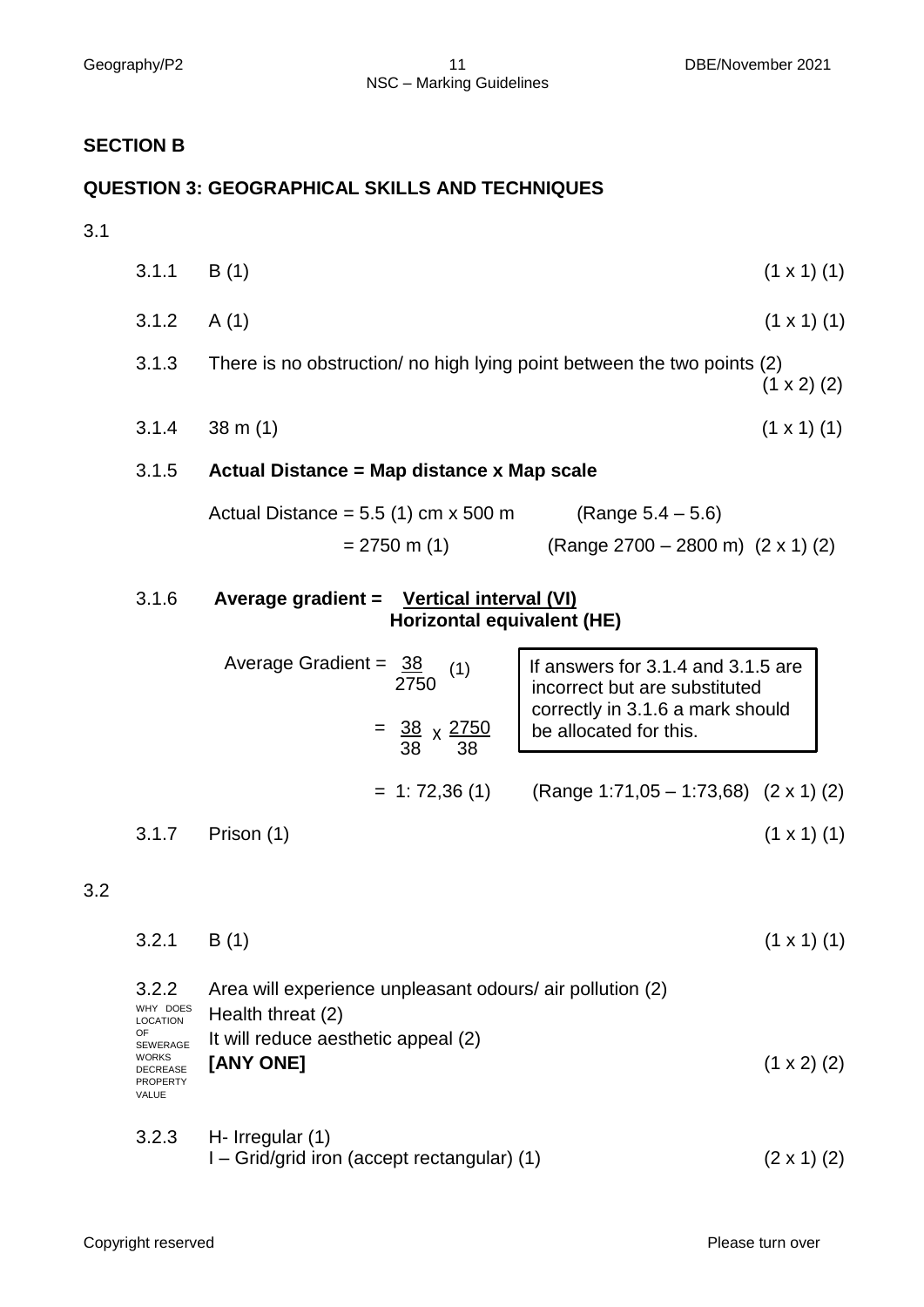| 3.2.4<br><b>WHY</b><br>IS<br>STREET<br>PATTERN I<br>NOT<br>POPULAR<br><b>NEW</b><br>IN<br>DEVELOPM<br>ENTS? | Too many intersections (2)<br>Causes traffic congestion (2)<br>Greater possibility of accidents (2)<br>Increase time to reach destination (2)<br>Delay may lead to frustration/road rage (2)<br>Increases cost of fuel (2)<br>Hijacking is more common/smash and grab (2)<br>[ANY ONE]                                                                                                                                                                                                                                                                                                                 | $(1 \times 2)$ (2)   |
|-------------------------------------------------------------------------------------------------------------|--------------------------------------------------------------------------------------------------------------------------------------------------------------------------------------------------------------------------------------------------------------------------------------------------------------------------------------------------------------------------------------------------------------------------------------------------------------------------------------------------------------------------------------------------------------------------------------------------------|----------------------|
| 3.2.5                                                                                                       | Tertiary (1)                                                                                                                                                                                                                                                                                                                                                                                                                                                                                                                                                                                           | $(1 \times 1)$ $(1)$ |
| 3.2.6<br><b>EXPLAIN</b><br>WHY AREA<br>WAS<br>6.<br><b>SUITABLE</b><br>FOR ECO<br><b>ACTIVITY</b><br>AT 6   | Accessible by roads/national route (2)<br>Close proximity to residential areas (2)<br>Available land makes provision for parking (2)<br>Land available for future expansion (2)<br>[ANY ONE]                                                                                                                                                                                                                                                                                                                                                                                                           | $(1 \times 2)$ (2)   |
| 3.2.7<br>HOW HAS<br>THE OPEN<br>CAST MINE<br>CREATED<br>AN ENVIRO<br><b>INJUSTICE</b>                       | Results in the removal of natural vegetation (2)<br>Exposes the area to increased soil erosion (2)<br>Polluting the soil/water by mining processes (2)<br>Disrupting the ecosystems/food chains/food webs/natural habitats (2)<br>Extinction/displacement of species (2)<br>Release of air pollutants from blasting/dust (2)<br>Contamination of ground water (2)<br>Decreases the aesthetic appearance/scarring of land (2)<br>Acid mine drainage results in reduction in biodiversity/ecosystems (2)<br>Deforestation leading to soil degradation (2)<br>Environmental despoliation (2)<br>[ANY ONE] | $(1 \times 2)$ (2)   |
| 3.3.1                                                                                                       | River (1)                                                                                                                                                                                                                                                                                                                                                                                                                                                                                                                                                                                              | $(1 \times 1)$ (1)   |
| 3.3.2                                                                                                       | Perennial water/dam (1)<br>Opencast mine (1)<br>Cultivated land (1)<br>Excavation (1)                                                                                                                                                                                                                                                                                                                                                                                                                                                                                                                  |                      |
|                                                                                                             | [ANY ONE]                                                                                                                                                                                                                                                                                                                                                                                                                                                                                                                                                                                              | $(1 \times 1)$ $(1)$ |
| 3.3.3                                                                                                       | Remote sensing is obtaining information of the earth from a distance /without<br>touching or making physical contact (2)                                                                                                                                                                                                                                                                                                                                                                                                                                                                               |                      |
|                                                                                                             | [CONCEPT]                                                                                                                                                                                                                                                                                                                                                                                                                                                                                                                                                                                              | $(1 \times 2)$ (2)   |
| 3.3.4<br>GIVE ONE<br><b>VISIBLE</b><br>ATTRIBUTE<br>THE<br>OF.<br>OPEN CAST<br>MINE                         | Depth (how deep) (2)<br>Width (how wide) (2)<br>Diameter (2)<br>Terraces (2)<br>Shape (2)<br>Area (size of the mine) (2)<br>Type of mine (open cast) (2)<br>Geographical coordinates of the mine (2)<br>Number of slimes dams (2)<br>Address of the mine (other road/R39) (2)<br>[ANY ONE]                                                                                                                                                                                                                                                                                                             | $(1 \times 2)$ (2)   |
|                                                                                                             |                                                                                                                                                                                                                                                                                                                                                                                                                                                                                                                                                                                                        |                      |

3.3